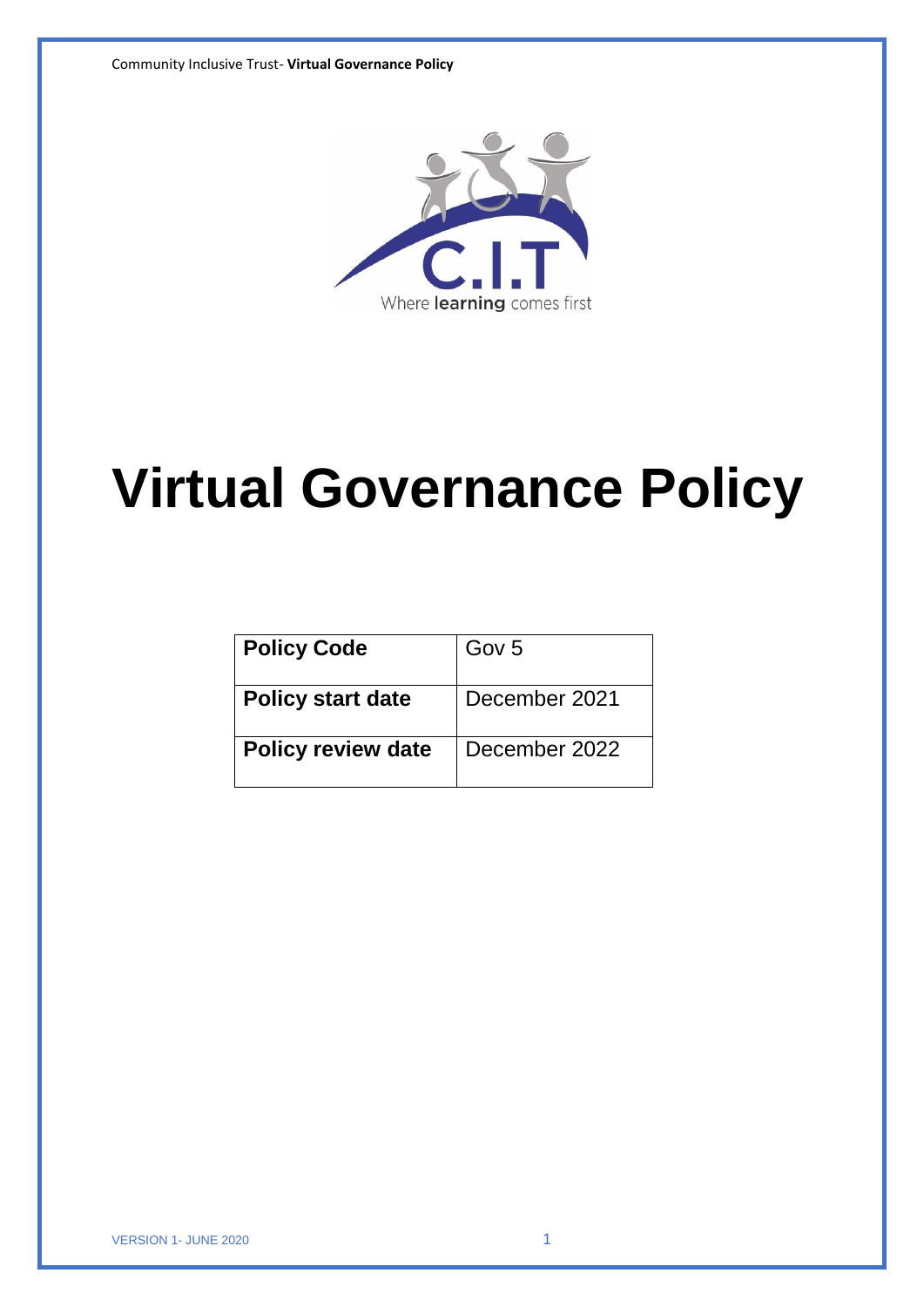## **Introduction**

- 1.1 This policy document details the arrangements for governance meetings and governance related decision-making using on-line technology.
- 1.2 The arrangements are in line with, and supplement the provisions/requirements of, the CIT's Articles of Association. The arrangements have the status of rules or bye laws under Articles 108 and 137 (see Annex 1)
- 1.3 The arrangements cover the governance work of the Trust's Members and Trustees. The Trust's Local School Boards (LSBs) act as advisory groups to the Trust Board and, in the event that they wish to meet virtually, will follow the principles of this policy.
- 1.4 The policy covers the following areas:
	- Virtual attendance at face to face meetings
	- Virtual meetings
	- E-voting
- 1.5 The CIT Articles of Association make provision trustees to meet virtually. Para 126 of the Articles states that:

*Any Trustee shall be able to participate in meetings of the Trustees by telephone or video conference provided that:*

- *a. he has given notice of his intention to do so, detailing the telephone number on which he can be reached and/or appropriate details of the video conference suite from which he shall be taking part at the time of the meeting at least 48 hours before the meeting; and*
- *b. the Trustees have access to the appropriate equipment. If after all reasonable efforts it does not prove possible for the person to participate by telephone or video conference the meeting may still proceed with its business provided it is otherwise quorate*
- 1.6 The arrangements apply to meetings of the full Trust Board and to Trust Board's committee meetings and to meetings of the Trust's Members

# **2.Virtual Attendance at Face to Face Meetings**

2.1 Where a trustee/member/governor wishes to attend a meeting by either telephone or video link the chair and clerk must be notified at least 48 hours in advance of the meeting to ensure that appropriate arrangements can be made where possible. The trustees/members will be asked their reasons for not attending the meeting in person and their attendance virtually will be subject to the approval of the trustees/Members at the beginning of the meeting, though this approval will not be withheld without good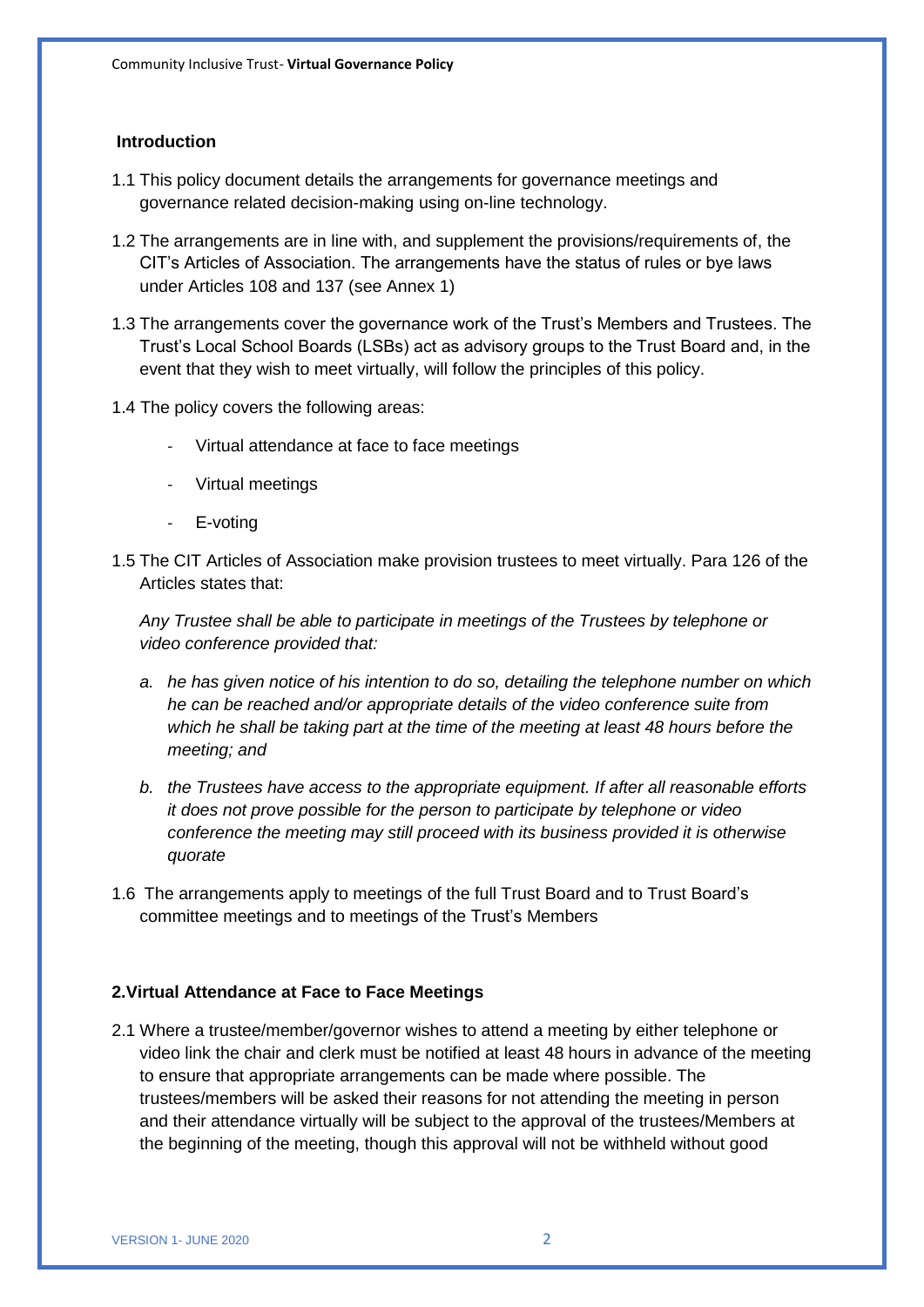reason. Where approval is withheld the reason for this will be minuted and the trustee/member informed immediately.

- 2.2 Trustees/members/governors attending the meeting either by telephone or video conference will be entitled to vote on any issue providing they have been 'present' for the whole agenda item which the vote relates to. Where a secret ballot is required this will be facilitated where possible (e.g. by taking a telephone call off speaker phone and the trustee/member sharing their vote verbally with the clerk). Where this is not possible the trustee /member/governor will be required either to vote publicly or abstain.
- 2.3 Trustees/members/governors attending the meeting virtually will contribute to the quorum for the meeting. If the technological link is lost they will cease to contribute to the quorum, but this will not prevent the meeting continuing in their absence unless it has become inquorate.
- 2.4 The meeting will be chaired by a trustee/member/governor who is present in person.
- 2.5 If, after all reasonable efforts, it does not prove possible for a trustee/member/governor to participate by telephone or video conference the meeting may still proceed with its business provided it is otherwise quorate.

## **3. Virtual Meetings**

- 3.1 Whilst the full Trust Board meeting, including the AGM and scheduled committee meetings, and Local School Board meetings would, in normal circumstances be face to face meetings, these can take place via telephone or video conference call as long as the usual quorum of trustees/members/governors is 'present' on the call.
- 3.2 Where a meeting is taking place virtually every effort will be made to enable all trustees/members/governors to access the meeting.
- 3.3 Where a meeting is taking place virtually the usual statutory notice arrangements will apply and all papers to be considered will be circulated at least seven days in advance of the meeting, except where the Chair has exercised his/her right to waive the usual notice in an emergency situation.
- 3.4 Virtual meetings will be minuted in the same way as other meetings, either by the clerk being present virtually, or by a trustee/member/governor who is present (other than the CEO/Headteacher) who will record the minutes. These will be presented to the next meeting.
- 3.5 Virtual meetings should not be recorded by any trustee or the clerk without the approval of the trust board and for a specified purpose.
- 3.6 Trustees/Members/Governors should ensure that any alternative arrangements are adequately secure to ensure confidentiality of any discussions.
- 3.7 Face to face meetings would invariably be the accepted norm, however, experiences and learning during the pandemic period has informed the Trust that assurance and development work can be achieved through a virtual platform. Moving forward, individual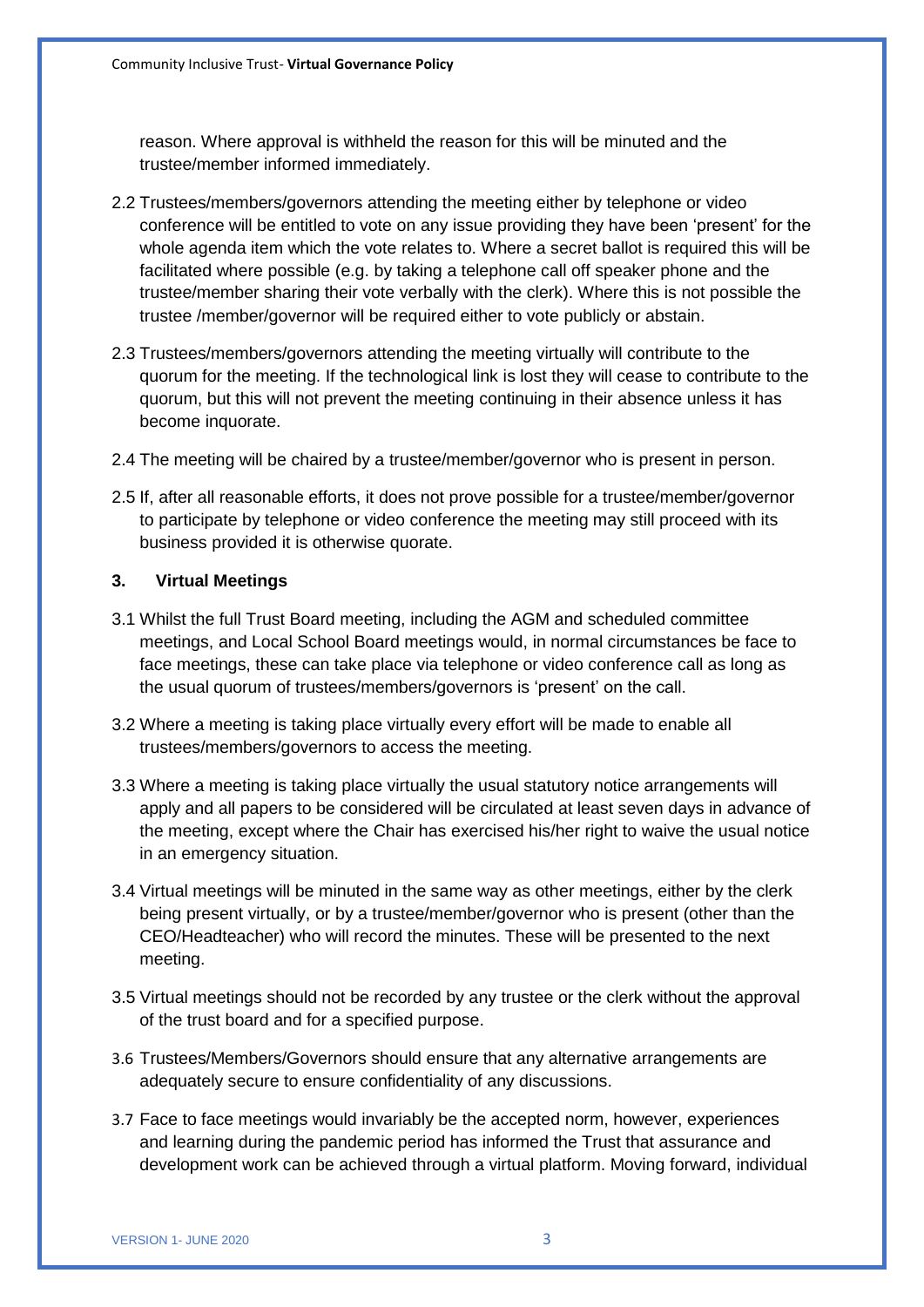boards and committees could consider and agree the extent to which scheduled meetings to take place virtually. This could prove beneficial during winter months and support attendance and quorum.

## **4. E-voting**

- 4.1 The Trust uses a virtual governance platform, "On-Board", which can be used for trustees and members to vote on proposals / resolutions without meeting. This facility is not available to Local School Boards.
- 4.2 Use of the e-voting facility is limited to passing resolutions when it is considered by the Chair of the Trust Board that detailed discussion or explanation is not required.
- 4.3 In deciding whether or not to use the e-voting facility the chair of the Trust Board will give consideration to the need for members/trustees to: share opinion, debate changes and alternatives; give detailed thought to potential risks and wider implications and, have opportunities to challenge, probe and provide constructive feedback. Where these governance interventions are not considered critical to the discharge of effective governance then e-voting will be used.

For the majority of the time the use of e-voting will be restricted to voting linked to policy reviews and to 'signing-off' invoices >50K where the expenditure is in the current budget.

- **4.4 Resolutions are passed by Trust Bard and Members through e-voting by a majority yes vote. Members special resolutions (required to change the articles, name of the trust or to appoint or remove members) require approval by 75% of Members. -** Decisions taken by e-votes by trustees/members will be added to the resolutions log.
- 4.5 A member/trustee can indicate that they feel that the Chair's determination to use evoting as the decision-making mechanism is inappropriate by contacting the Board Clerk. In this case the proposal would need to be brought to a governance meeting.
- 4.6 In the event that it is not possible to convene a governance meeting face to face or virtually and a decision is urgently needed, then this will be actioned via written resolution (see Annex 2) or by Chair's Action.

#### **Review of this Policy**

The policy will be reviewed at least annually, but any trustee with any concerns about its operation can request that it is reviewed at any time.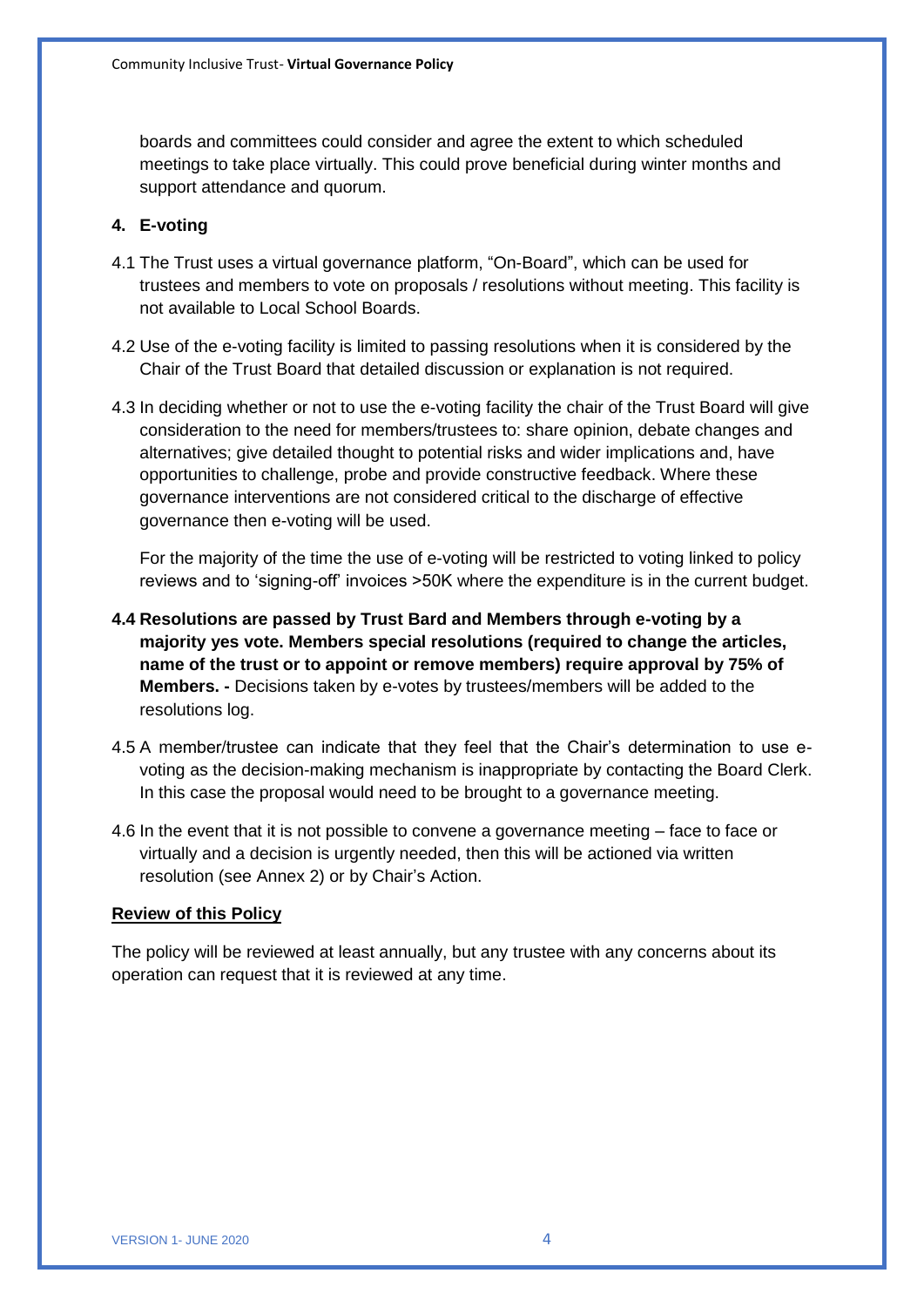## **Annex 1**

# **Extracts for Articles of Association**

# **MEETINGS OF THE TRUSTEES**

108. Subject to these Articles, the Trustees may regulate their proceedings as they think fit.

# **RULES**

137. The Trustees may from time to time make such rules or bye laws as they may deem necessary or expedient or convenient for the proper conduct and management of the Academy Trust and for the purposes of prescribing classes of and conditions of membership, and in particular but without prejudice to the generality of the foregoing, they may by such rules or bye laws regulate:

- a. the admission and classification of Members of the Academy Trust (including the admission of organisations to membership) and the rights and privileges of such Members, and the conditions of membership and the terms on which Members may resign or have their membership terminated and the entrance fees, subscriptions and other fees or payments to be made by Members;
- b. the conduct of Members of the Academy Trust in relation to one another, and to the Academy Trust's servants;
- c. the setting aside of the whole or any part or parts of the Academy Trust's premises at any particular time or times or for any particular purpose or purposes;
- d. the procedure at General Meetings and meetings of the Trustees and committees of the Trustees [and meetings of the Local Governing Bodies] in so far as such procedure is not regulated by the Articles; and
- e. generally, all such matters as are commonly the subject matter of company rules.

138. The Academy Trust in general meeting shall have power to alter, add or to repeal the rules or bye laws and the Trustees shall adopt such means as they think sufficient to bring to the notice of Members of the Academy Trust all such rules or bye laws, which shall be binding on all Members of the Academy Trust. Provided that no rule or bye law shall be inconsistent with, or shall affect or repeal anything contained in the Articles.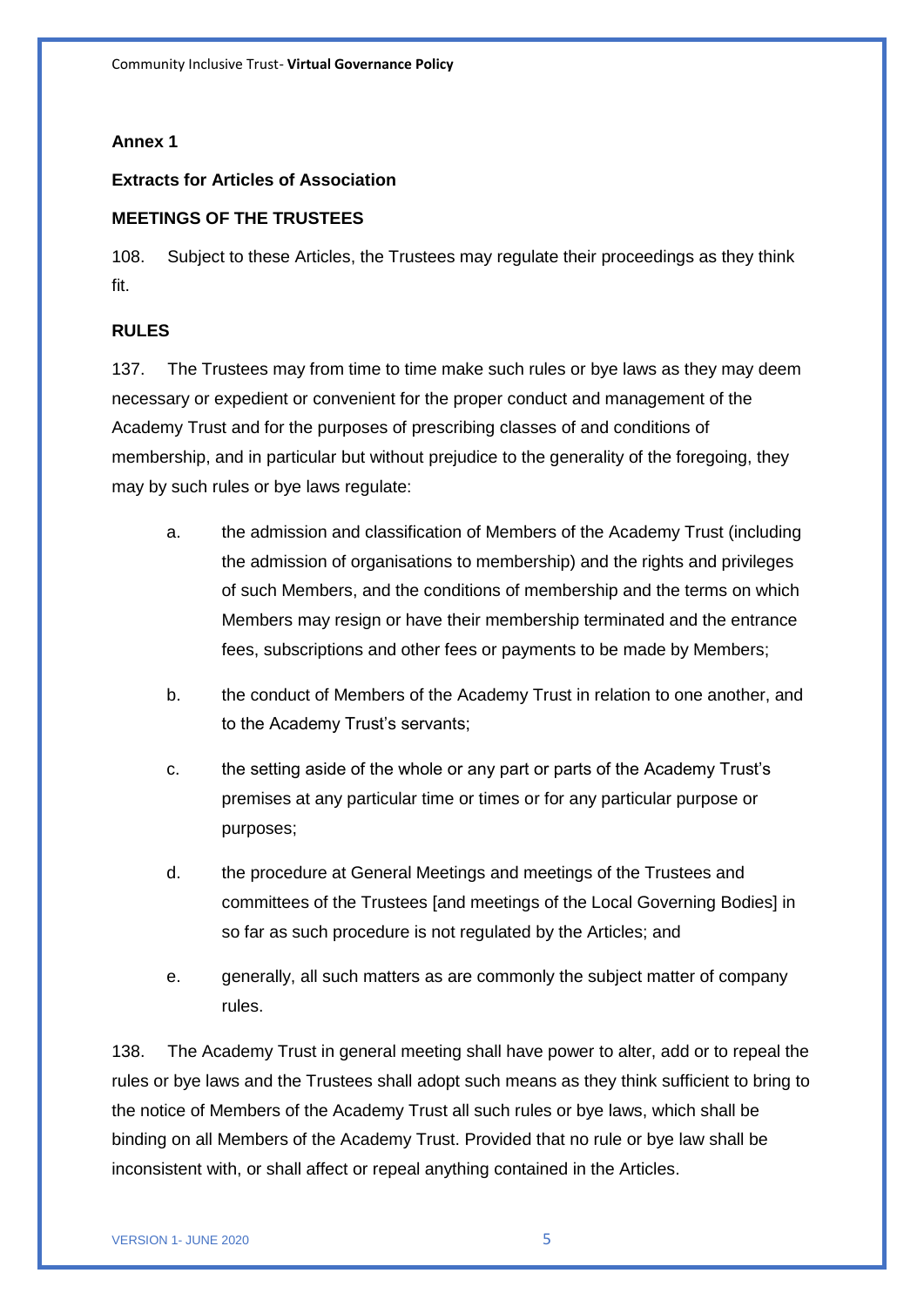## **Annex 2**

#### **Written resolutions**

Under the Model Articles (Model Article 123) a valid Board resolution can be passed in writing where a resolution in writing is signed by all the Trustees entitled to receive notice of a meeting of Trustees (or of a committee of Trustees). The resolution can consist of several documents in the same form, each signed by one or more of the Trustees.

The resolution will be passed when the Written Resolution Document ( see below ) it has been signed by all the relevant trustees and emailed it to the clerk of the Trust Board along with confirmation that they have put the original in the post to the clerk.

Minutes - once a written Board resolution is passed then this needs to be confirmed to the Trustees. The resolutions should then be placed with the board minutes to record the resolutions.